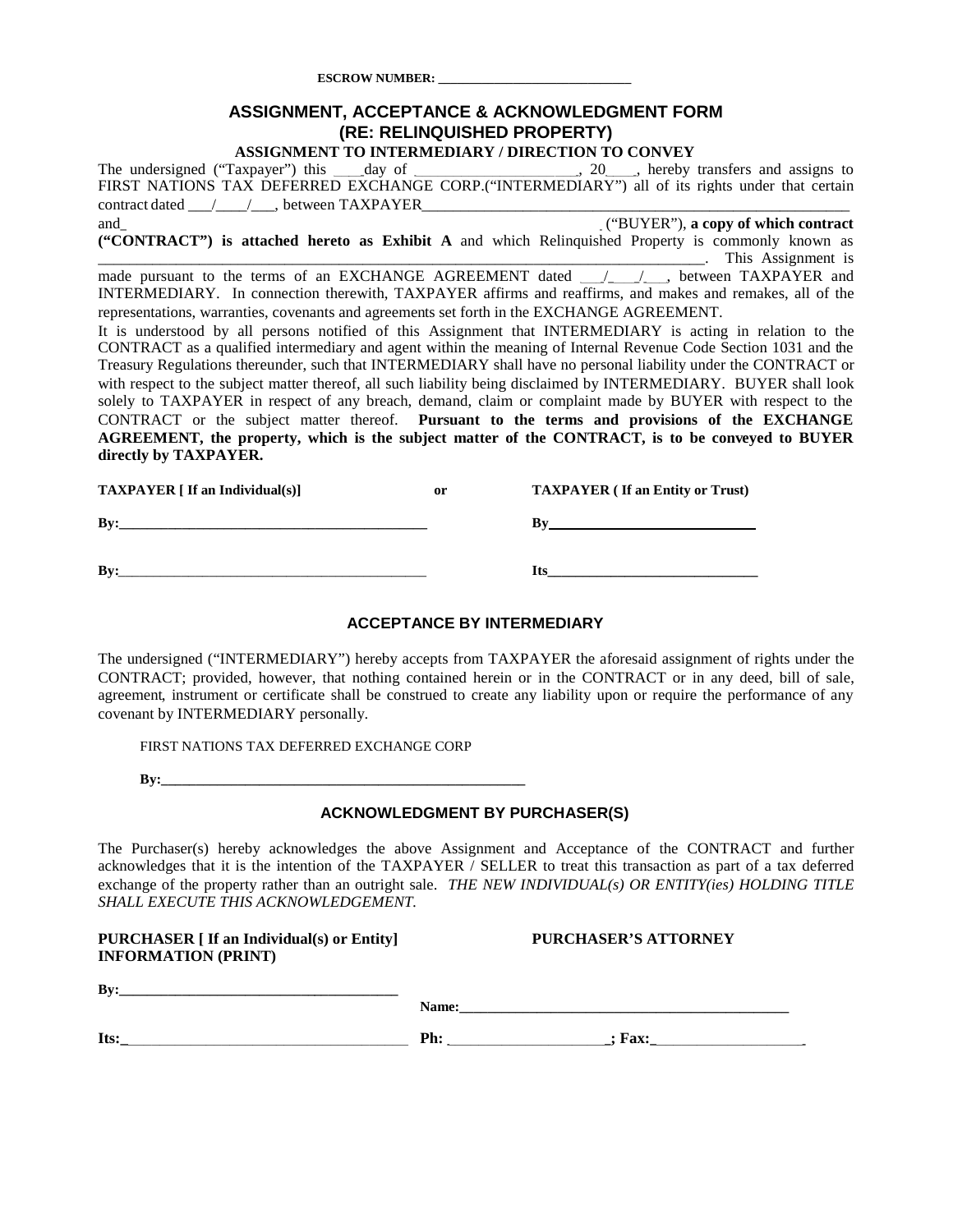# **EXHIBIT A TO THE ASSIGNMENT FORM FOR THE RELINQUISHED PROPERTY**

**EXHIBIT A TO THIS ASSIGNMENT FORM IS THE PURCHASE AND SALE AGREEMENT FOR THE RELINQUISHED PROPERTY**